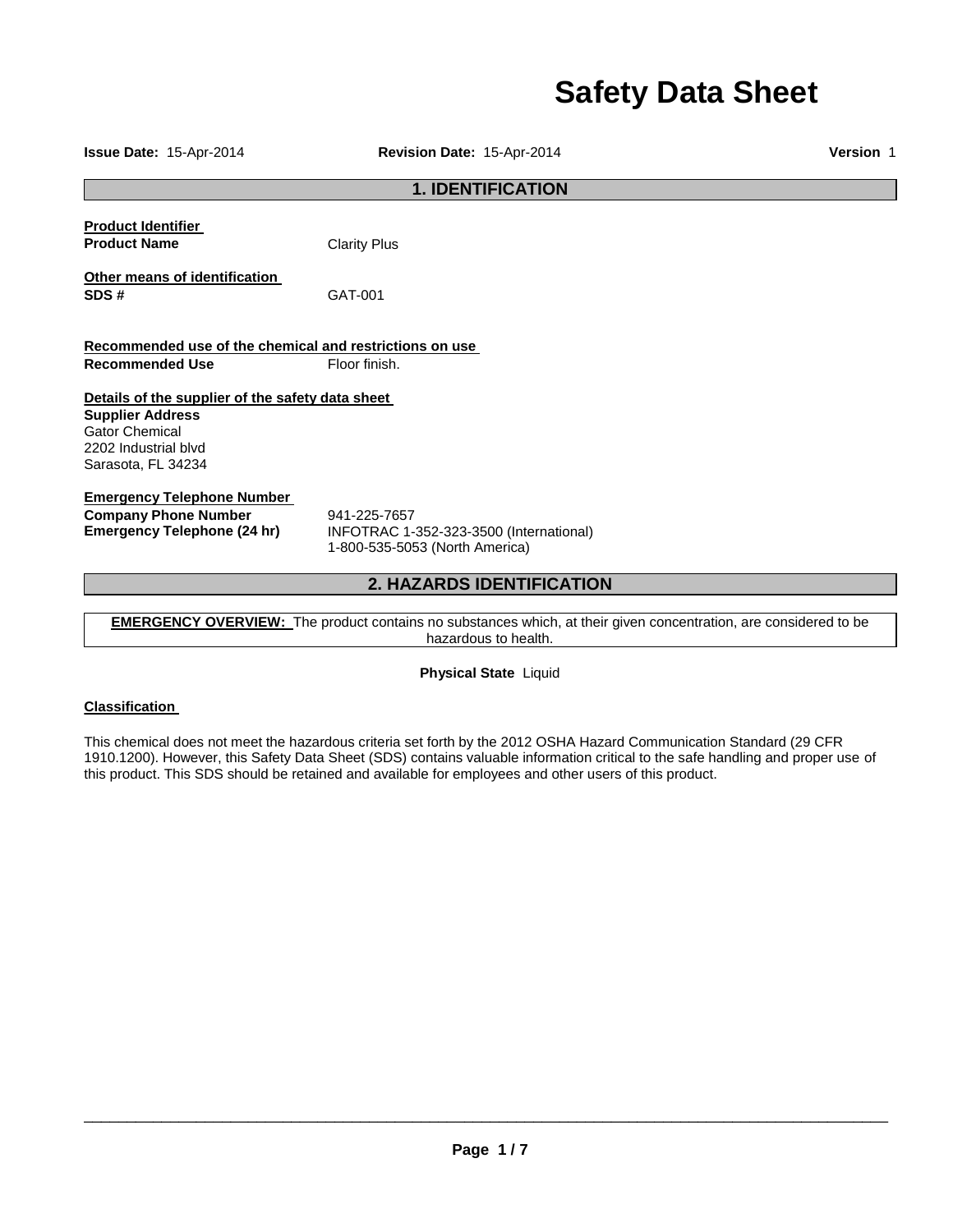### \_\_\_\_\_\_\_\_\_\_\_\_\_\_\_\_\_\_\_\_\_\_\_\_\_\_\_\_\_\_\_\_\_\_\_\_\_\_\_\_\_\_\_\_\_\_\_\_\_\_\_\_\_\_\_\_\_\_\_\_\_\_\_\_\_\_\_\_\_\_\_\_\_\_\_\_\_\_\_\_\_\_\_\_\_\_\_\_\_\_\_\_\_ **3. COMPOSITION/INFORMATION ON INGREDIENTS**

| <b>Chemical Name</b>                      | <b>CAS No</b> | Weight-% |
|-------------------------------------------|---------------|----------|
| tributoxyethyl phosphate                  | 78-51-3       | l-3      |
| Glycol ether TPM                          | 25498-49-1    | I -3     |
| Dipropylene Glycol Monomethyl Ether (DPM) | 34590-94-8    | I - 3    |
| Di(ethylene glycol) ethyl ether           | 111-90-0      | l-đ      |

\*\*If Chemical Name/CAS No is "proprietary" and/or Weight-% is listed as a range, the specific chemical identity and/or percentage of composition has been withheld as a trade secret.\*\*

|                                     | <b>4. FIRST-AID MEASURES</b>                                                                                            |  |
|-------------------------------------|-------------------------------------------------------------------------------------------------------------------------|--|
| <b>First Aid Measures</b>           |                                                                                                                         |  |
| <b>Eye Contact</b>                  | Rinse thoroughly with plenty of water for at least 15 minutes, lifting lower and upper eyelids.<br>Consult a physician. |  |
| <b>Skin Contact</b>                 | Wash off immediately with plenty of water for at least 15 minutes.                                                      |  |
| <b>Inhalation</b>                   | Remove to fresh air.                                                                                                    |  |
| Ingestion                           | Clean mouth with water and drink afterwards plenty of water.                                                            |  |
| Most important symptoms and effects |                                                                                                                         |  |
| <b>Symptoms</b>                     | Direct contact may cause temporary redness and discomfort.                                                              |  |
|                                     | Indication of any immediate medical attention and special treatment needed                                              |  |
| <b>Notes to Physician</b>           | Treat symptomatically.                                                                                                  |  |

# **5. FIRE-FIGHTING MEASURES**

#### **Suitable Extinguishing Media**

Use extinguishing measures that are appropriate to local circumstances and the surrounding environment.

**Unsuitable Extinguishing Media** Not determined.

#### **Specific Hazards Arising from the Chemical**

Not determined.

#### **Protective equipment and precautions for firefighters**

As in any fire, wear self-contained breathing apparatus pressure-demand, MSHA/NIOSH (approved or equivalent) and full protective gear.

# **6. ACCIDENTAL RELEASE MEASURES**

#### **Personal precautions, protective equipment and emergency procedures**

**Personal Precautions Use personal protective equipment as required.** 

#### **Methods and material for containment and cleaning up**

**Methods for Containment** Prevent further leakage or spillage if safe to do so.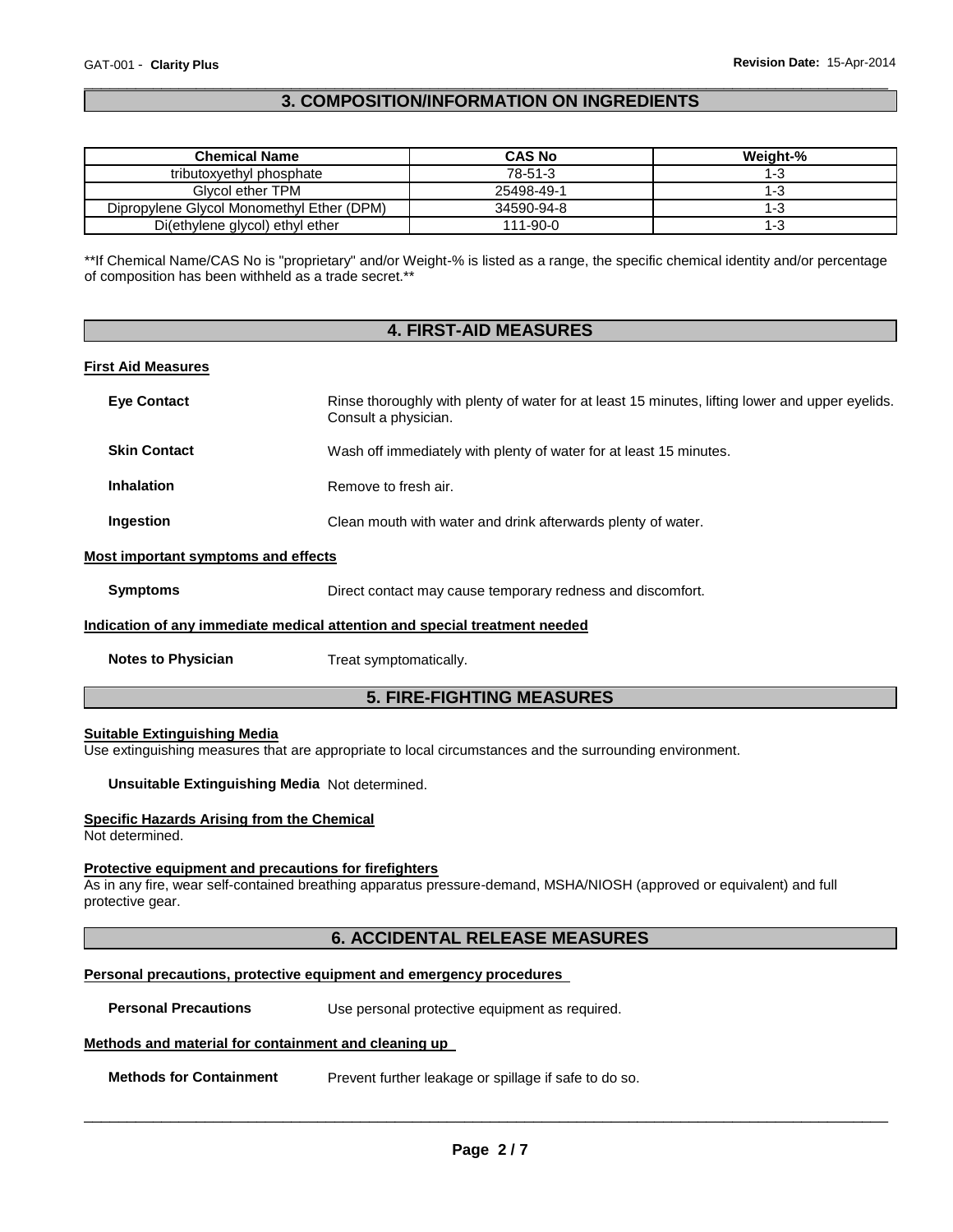\_\_\_\_\_\_\_\_\_\_\_\_\_\_\_\_\_\_\_\_\_\_\_\_\_\_\_\_\_\_\_\_\_\_\_\_\_\_\_\_\_\_\_\_\_\_\_\_\_\_\_\_\_\_\_\_\_\_\_\_\_\_\_\_\_\_\_\_\_\_\_\_\_\_\_\_\_\_\_\_\_\_\_\_\_\_\_\_\_\_\_\_\_ **Methods for Clean-Up Keep in suitable, closed containers for disposal.** 

#### **7. HANDLING AND STORAGE**

# **Precautions for safe handling**

| <b>Advice on Safe Handling</b> | Handle in accordance with good industrial hygiene and safety practice. |
|--------------------------------|------------------------------------------------------------------------|
|--------------------------------|------------------------------------------------------------------------|

#### **Conditions for safe storage, including any incompatibilities**

| <b>Storage Conditions</b> | Keep containers tightly closed in a dry, cool and well-ventilated place. |
|---------------------------|--------------------------------------------------------------------------|
| Incompatible Materials    | None known based on information supplied.                                |

# **8. EXPOSURE CONTROLS/PERSONAL PROTECTION**

#### **Exposure Guidelines**

| <b>Chemical Name</b>                | <b>ACGIH TLV</b> | <b>OSHA PEL</b>                       | <b>NIOSH IDLH</b>           |
|-------------------------------------|------------------|---------------------------------------|-----------------------------|
| Dipropylene Glycol Monomethyl Ether | STEL: 150 ppm    | TWA: 100 ppm                          | IDLH: 600 ppm               |
| (DPM)                               | TWA: 100 ppm     | TWA: 600 mg/m <sup>3</sup>            | TWA: 100 ppm                |
| 34590-94-8                          |                  | (vacated) TWA: 100 ppm                | TWA: 600 mg/m <sup>3</sup>  |
|                                     |                  | (vacated) TWA: $600 \text{ mg/m}^3$   | STEL: 150 ppm               |
|                                     |                  | (vacated) STEL: 150 ppm               | STEL: 900 mg/m <sup>3</sup> |
|                                     |                  | (vacated) STEL: 900 mg/m <sup>3</sup> |                             |
|                                     |                  | (vacated) S*                          |                             |
|                                     |                  | S*                                    |                             |

#### **Appropriate engineering controls**

**Engineering Controls** Apply technical measures to comply with the occupational exposure limits.

#### **Individual protection measures, such as personal protective equipment**

| <b>Eye/Face Protection</b>      | Avoid contact with eyes.                                   |
|---------------------------------|------------------------------------------------------------|
| <b>Skin and Body Protection</b> | Wear suitable protective clothing.                         |
| <b>Respiratory Protection</b>   | Ensure adequate ventilation, especially in confined areas. |

**General Hygiene Considerations** Handle in accordance with good industrial hygiene and safety practice.

# **9. PHYSICAL AND CHEMICAL PROPERTIES**

#### **Information on basic physical and chemical properties**

| <b>Physical State</b><br>Appearance<br><b>Color</b> | Liauid<br>Not determined<br>Not determined | Odor<br><b>Odor Threshold</b> | Not determined<br>Not determined |
|-----------------------------------------------------|--------------------------------------------|-------------------------------|----------------------------------|
| <b>Property</b>                                     | Values                                     | Remarks • Method              |                                  |
| рH                                                  | Not determined                             |                               |                                  |
| <b>Melting Point/Freezing Point</b>                 | Not determined                             |                               |                                  |
| <b>Boiling Point/Boiling Range</b>                  | Not determined                             |                               |                                  |
| <b>Flash Point</b>                                  | Not determined                             |                               |                                  |
| <b>Evaporation Rate</b>                             | Not determined                             |                               |                                  |
| <b>Flammability (Solid, Gas)</b>                    | Not determined                             |                               |                                  |
| <b>Upper Flammability Limits</b>                    | Not determined                             |                               |                                  |
| Lower Flammability Limit                            | Not determined                             |                               |                                  |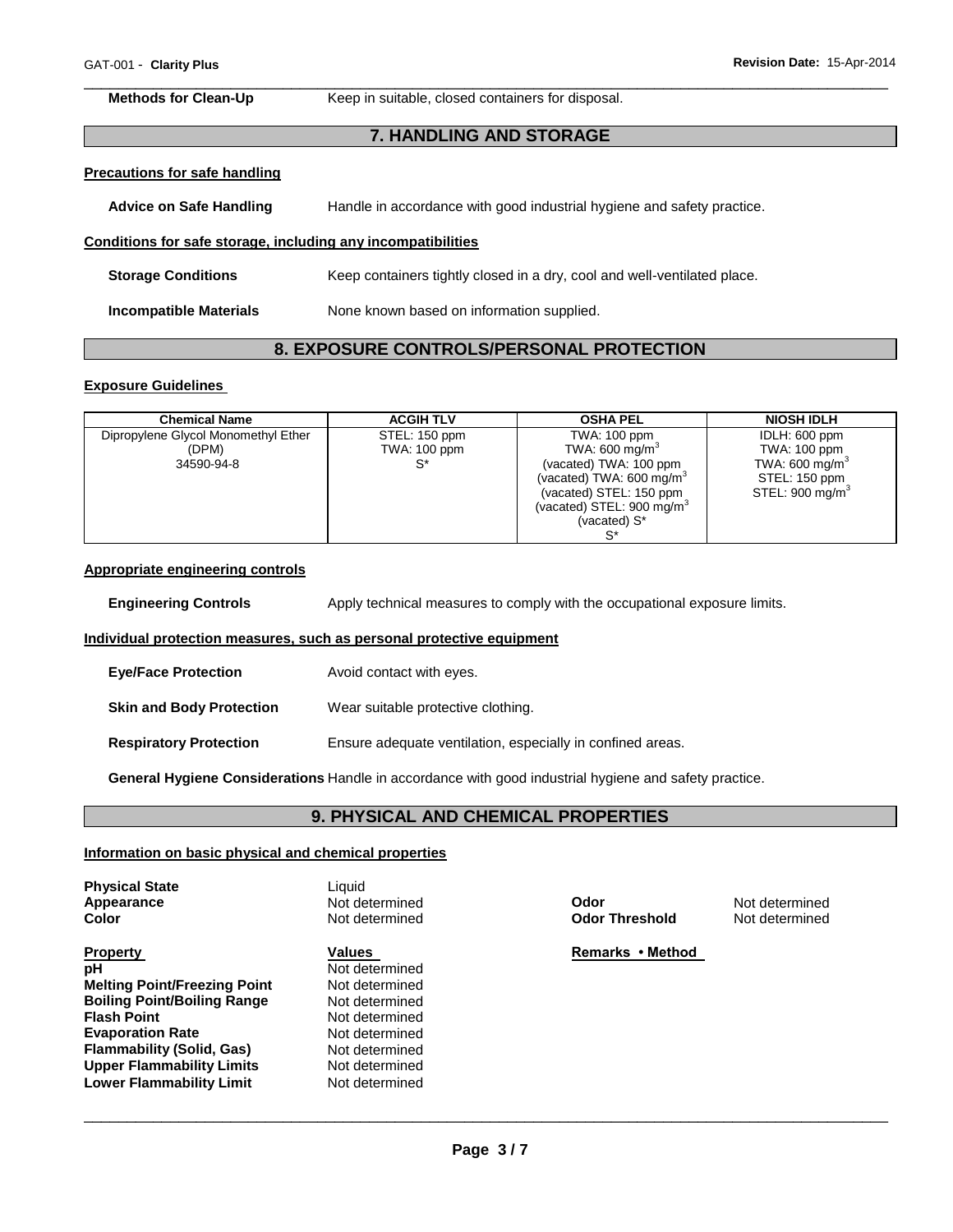- **Vapor Pressure**  Not determined **Vapor Density Not determined Specific Gravity Not determined Water Solubility Not determined Solubility in other solvents Not determined**<br> **Partition Coefficient Not determined Partition Coefficient Auto-ignition Temperature** Not determined **Decomposition Temperature** Not determined **Kinematic Viscosity Not determined**<br> **Discussity Not determined Dynamic Viscosity Explosive Properties** Not determined **Oxidizing Properties** Not determined
	-

# **10. STABILITY AND REACTIVITY**

\_\_\_\_\_\_\_\_\_\_\_\_\_\_\_\_\_\_\_\_\_\_\_\_\_\_\_\_\_\_\_\_\_\_\_\_\_\_\_\_\_\_\_\_\_\_\_\_\_\_\_\_\_\_\_\_\_\_\_\_\_\_\_\_\_\_\_\_\_\_\_\_\_\_\_\_\_\_\_\_\_\_\_\_\_\_\_\_\_\_\_\_\_

#### **Reactivity**

Not reactive under normal conditions.

#### **Chemical Stability**

Stable under recommended storage conditions.

#### **Possibility of Hazardous Reactions**

None under normal processing.

#### **Conditions to Avoid**

Keep out of reach of children.

#### **Incompatible Materials**

None known based on information supplied.

#### **Hazardous Decomposition Products**

None known based on information supplied.

# **11. TOXICOLOGICAL INFORMATION**

#### **Information on likely routes of exposure**

| <b>Product Information</b> |                                                 |
|----------------------------|-------------------------------------------------|
| <b>Eye Contact</b>         | May cause temporary irritation on eye contact.  |
| <b>Skin Contact</b>        | May cause temporary irritation on skin contact. |
| <b>Inhalation</b>          | Avoid breathing vapors or mists.                |
| Ingestion                  | Do not taste or swallow.                        |

#### **Component Information**

| <b>Chemical Name</b>                                       | Oral LD50            | Dermal LD50                                    | <b>Inhalation LC50</b>               |
|------------------------------------------------------------|----------------------|------------------------------------------------|--------------------------------------|
| tributoxyethyl phosphate<br>78-51-3                        | $=$ 3000 mg/kg (Rat) | $>$ 5000 mg/kg (Rabbit)                        | $> 6.4$ mg/L (Rat) 4 h               |
| Di(ethylene glycol) ethyl ether<br>111-90-0                | $= 1920$ mg/kg (Rat) | $= 4200 \mu L/kg$ (Rabbit) = 6 mL/kg (<br>Rat) | $> 5240$ mg/m <sup>3</sup> (Rat) 4 h |
| Glycol ether TPM<br>25498-49-1                             | $= 3184$ mg/kg (Rat) | $= 15440$ mg/kg (Rabbit)                       | $\blacksquare$                       |
| Dipropylene Glycol Monomethyl<br>Ether (DPM)<br>34590-94-8 | $= 5230$ mg/kg (Rat) | $= 9500$ mg/kg (Rabbit)                        | -                                    |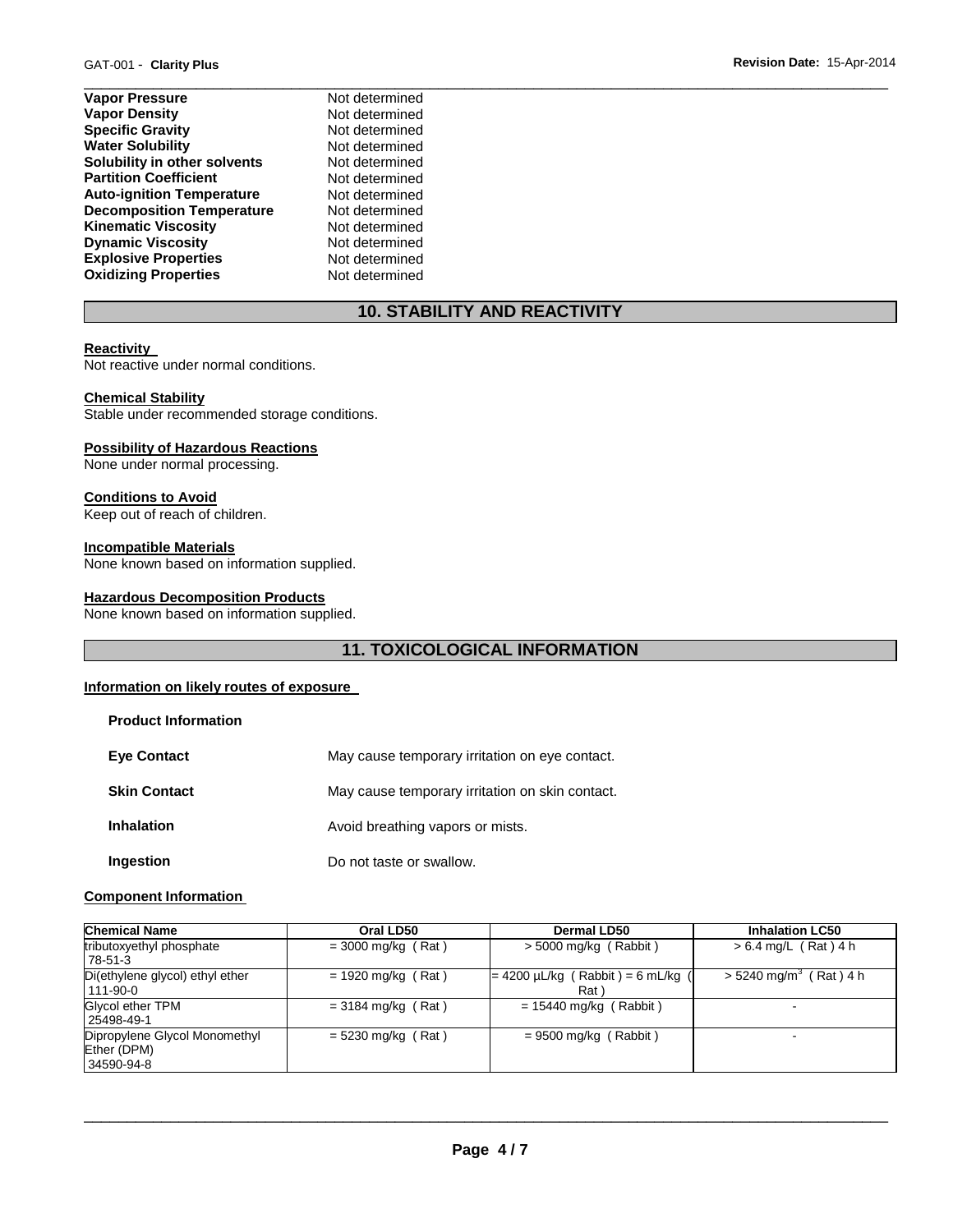#### **Information on physical, chemical and toxicological effects**

**Symptoms** Please see section 4 of this SDS for symptoms.

#### **Delayed and immediate effects as well as chronic effects from short and long-term exposure**

**Carcinogenicity** This product does not contain any carcinogens or potential carcinogens as listed by OSHA, IARC or NTP.

#### **Numerical measures of toxicity**

Not determined

# **12. ECOLOGICAL INFORMATION**

\_\_\_\_\_\_\_\_\_\_\_\_\_\_\_\_\_\_\_\_\_\_\_\_\_\_\_\_\_\_\_\_\_\_\_\_\_\_\_\_\_\_\_\_\_\_\_\_\_\_\_\_\_\_\_\_\_\_\_\_\_\_\_\_\_\_\_\_\_\_\_\_\_\_\_\_\_\_\_\_\_\_\_\_\_\_\_\_\_\_\_\_\_

#### **Ecotoxicity**

An environmental hazard cannot be excluded in the event of unprofessional handling or disposal.

#### **Component Information**

| <b>Chemical Name</b>      | Algae/aquatic plants | <b>Fish</b>                  | Toxicity to<br>microorganisms | <b>Crustacea</b>          |
|---------------------------|----------------------|------------------------------|-------------------------------|---------------------------|
| tributoxyethyl phosphate  |                      | 10.4 - 12.0: 96 h Pimephales |                               |                           |
| 78-51-3                   |                      | promelas mg/L LC50 flow-     |                               |                           |
|                           |                      | through                      |                               |                           |
| Di(ethylene glycol) ethyl |                      | 11400 - 15700: 96 h          |                               | 3940 - 4670: 48 h Daphnia |
| ether                     |                      | Oncorhynchus mykiss mg/L     |                               | magna mg/L EC50           |
| 111-90-0                  |                      | LC50 flow-through 11600 -    |                               |                           |
|                           |                      | 16700: 96 h Pimephales       |                               |                           |
|                           |                      | promelas mg/L LC50 flow-     |                               |                           |
|                           |                      | through 10000: 96 h          |                               |                           |
|                           |                      | Lepomis macrochirus mg/L     |                               |                           |
|                           |                      | LC50 static 19100 - 23900:   |                               |                           |
|                           |                      | 96 h Lepomis macrochirus     |                               |                           |
|                           |                      | mg/L LC50 flow-through       |                               |                           |
|                           |                      | 13400: 96 h Salmo gairdneri  |                               |                           |
|                           |                      | mg/L LC50 flow-through       |                               |                           |
| Glycol ether TPM          |                      | 11619: 96 h Pimephales       |                               | 10: 48 h Daphnia magna    |
| 25498-49-1                |                      | promelas mg/L LC50 static    |                               | mg/L EC50                 |
| Dipropylene Glycol        |                      | 10000: 96 h Pimephales       |                               | 1919: 48 h Daphnia magna  |
| Monomethyl Ether (DPM)    |                      | promelas mg/L LC50 static    |                               | mg/L LC50                 |
| 34590-94-8                |                      |                              |                               |                           |

#### **Persistence/Degradability**

Not determined.

#### **Bioaccumulation**

Not determined.

#### **Mobility**

| <b>Chemical Name</b>                                    | <b>Partition Coefficient</b> |
|---------------------------------------------------------|------------------------------|
| tributoxyethyl phosphate<br>78-51-3                     | 4.78                         |
| Dipropylene Glycol Monomethyl Ether (DPM)<br>34590-94-8 | $-0.064$                     |
| Di(ethylene glycol) ethyl ether<br>$111 - 90 - 0$       | $-0.8$                       |

#### **Other Adverse Effects**

Not determined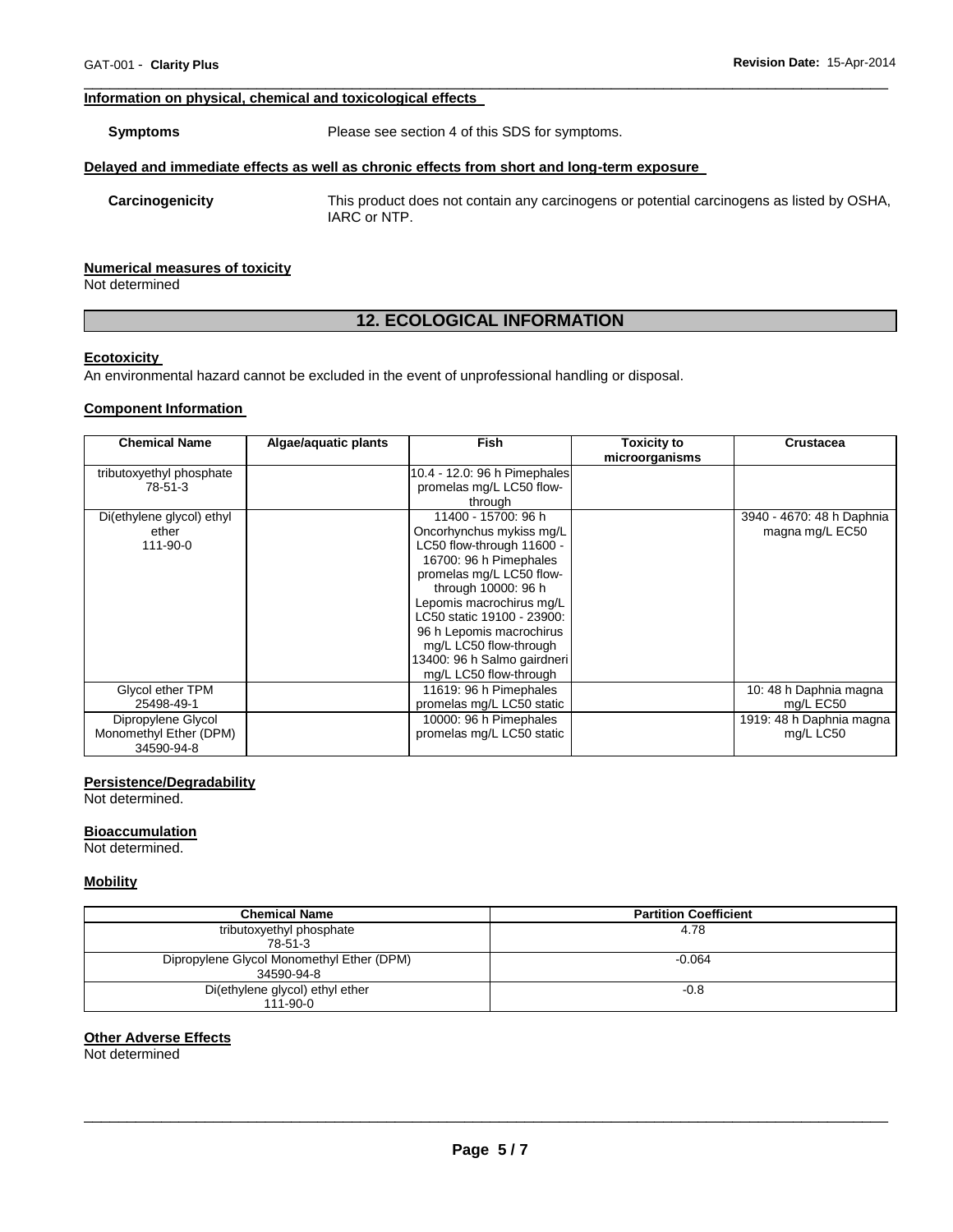### \_\_\_\_\_\_\_\_\_\_\_\_\_\_\_\_\_\_\_\_\_\_\_\_\_\_\_\_\_\_\_\_\_\_\_\_\_\_\_\_\_\_\_\_\_\_\_\_\_\_\_\_\_\_\_\_\_\_\_\_\_\_\_\_\_\_\_\_\_\_\_\_\_\_\_\_\_\_\_\_\_\_\_\_\_\_\_\_\_\_\_\_\_ **13. DISPOSAL CONSIDERATIONS**

#### **Waste Treatment Methods**

| <b>Disposal of Wastes</b>     | Disposal should be in accordance with applicable regional, national and local laws and<br>regulations. |
|-------------------------------|--------------------------------------------------------------------------------------------------------|
| <b>Contaminated Packaging</b> | Disposal should be in accordance with applicable regional, national and local laws and<br>regulations. |

# **14. TRANSPORT INFORMATION**

| <b>Note</b> | Please see current shipping paper for most up to date shipping information, including<br>exemptions and special circumstances. |
|-------------|--------------------------------------------------------------------------------------------------------------------------------|
| <u>DOT</u>  | Not regulated                                                                                                                  |
| <u>IATA</u> | Not regulated                                                                                                                  |
| <u>IMDG</u> | Not regulated                                                                                                                  |

# **15. REGULATORY INFORMATION**

#### **International Inventories**

Not determined

#### **Legend:**

*TSCA - United States Toxic Substances Control Act Section 8(b) Inventory DSL/NDSL - Canadian Domestic Substances List/Non-Domestic Substances List EINECS/ELINCS - European Inventory of Existing Chemical Substances/European List of Notified Chemical Substances ENCS - Japan Existing and New Chemical Substances IECSC - China Inventory of Existing Chemical Substances KECL - Korean Existing and Evaluated Chemical Substances PICCS - Philippines Inventory of Chemicals and Chemical Substances* 

### **US Federal Regulations**

#### **SARA 313**

| <b>Chemical Name</b>                                   | <b>CAS No</b> | Weight-% | <b>SARA 313 - Threshold</b><br>Values % |
|--------------------------------------------------------|---------------|----------|-----------------------------------------|
|                                                        |               |          |                                         |
| Di(ethylene glycol) ethyl ether - 111-90-0             | 111-90-0      | 1-3      |                                         |
| Glycol ether TPM - 25498-49-1                          | 25498-49-1    | 1-3      |                                         |
| Dipropylene Glycol Monomethyl Ether (DPM) - 34590-94-8 | 34590-94-8    | 1-3      | .U                                      |

### **US State Regulations**